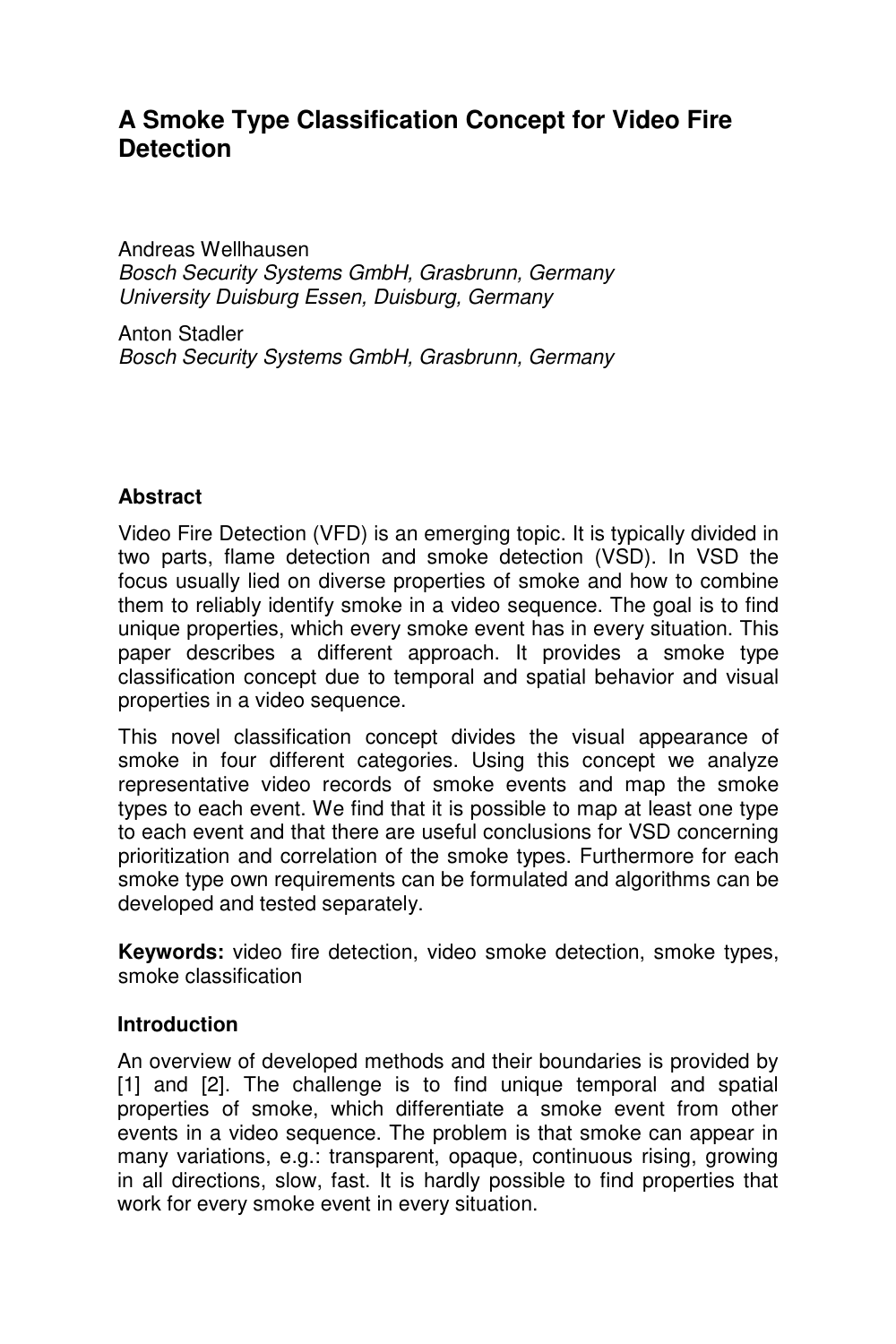Our approach divides the smoke detection problem into four smoke type classes: directed expanding, undirected expanding, background flickering and ambient smoke, which are described in chapter 4. We analyze these smoke types with respect to detection algorithms. Features from literature are suggested for each smoke type and a subjective estimation is given, which smoke type is the most difficult to detect with VSD algorithms. This shows, that the proposed smoke type classification concept allows a separation of algorithms: Formulating requirements, developing and testing.

100 representative smoke events caused by different smoke sources are recorded. We choose different locations, view angels for the camera and environment properties. To each smoke event at least one observed smoke type is mapped. This underlines that the classification concept is sufficient to cover any kind of smoke events. In addition the appearance and statistics of the smoke types are analyzed. The results allow a prioritization, which smoke type a VSD system should detect and give hints how to combine algorithms for different smoke classes.

The paper is structured as follows: In chapter 2 we describe our video material and experiments, on which the classification is based. Secondly, in chapter 3 we give a detailed description for every class under the aspects motion, smoke density and environmental conditions. Based on this features for different smoke types are suggested. Afterwards we analyze the appearance frequencies and correlations between the classes statistically based on the gathered video material in chapter 4.

# **Video material**

To get representative video material we recorded 100 smoke events with a video camera. For smoke sources we used different smoke combustible material like wood (open flame, smoldering), liquids (ethanol, gasoline, decalin), cotton and paper. Most of these materials are used for certification of ordinary smoke detectors according to EN54 [3]. Our experiments were placed at different locations like an underground garage, factory halls, a shopping center, a powerhouse, an agricultural barn or a bullfighting arena. The videos were taken under different light and wind conditions. The cameras were placed in various view angels and heights with respect to the smoke source. In many recordings we placed different sized objects between the smoke source and the camera.

#### **Description of smoke classes**

According to our experiments we can divide the smoke behavior into four classes, namely: directed expanding, undirected expanding, background flickering and ambient smoke. We describe these classes under the aspects: motion and growing behavior, smoke density and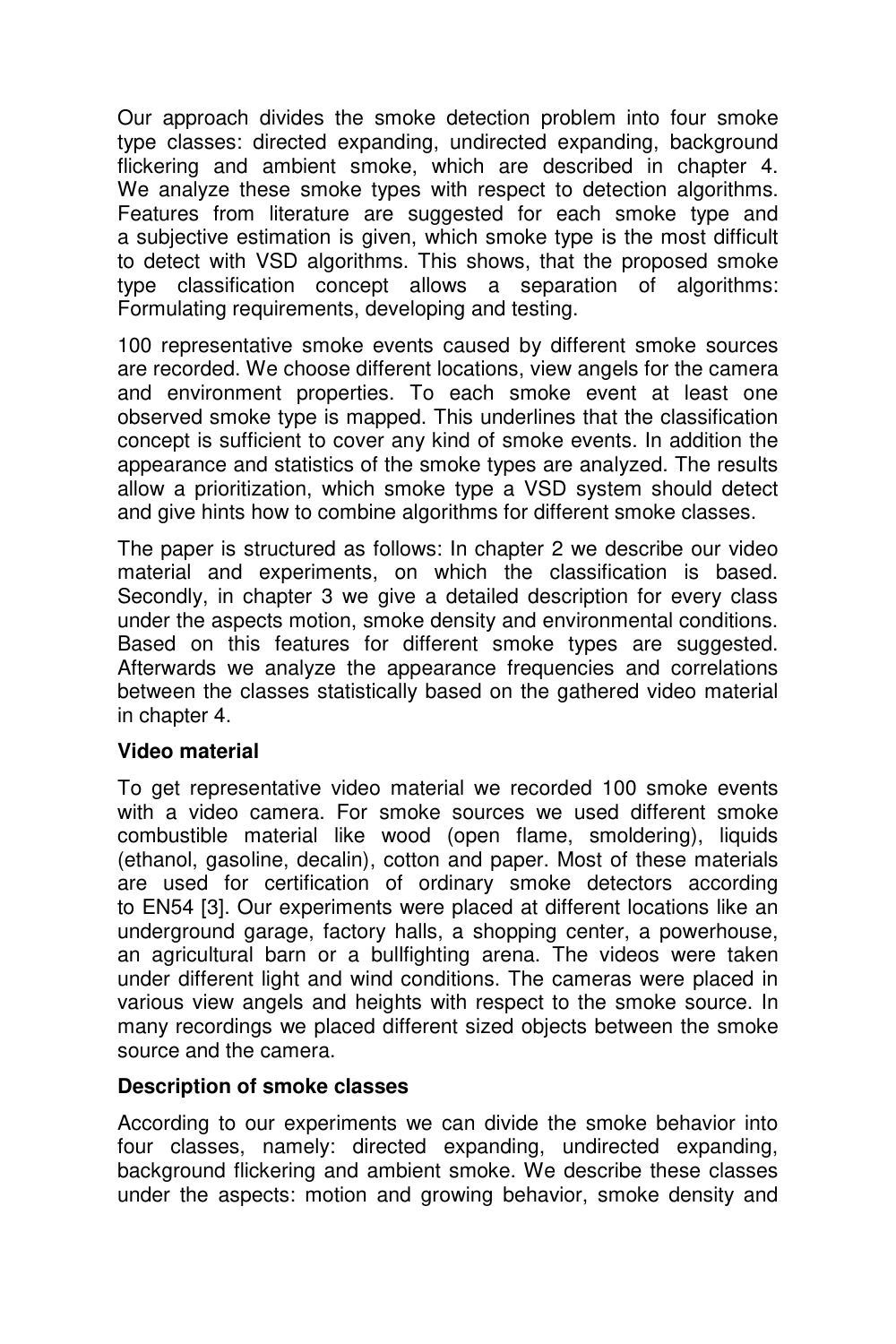texture. These aspects are subjectively perceived visual properties. For each class features from literature are suggested.

Directed expanding smoke has a main motion and growing direction. The motion direction is diagonal or straight upwards. Directed expanding smoke usually appears directly over the smoke source under calm wind conditions and forms a column in the rising direction. At high smoke densities (> 70 %) the smoke column has a strong inner structure with many edges which seem to flow in the motion direction. At lower smoke densities (between 30 % and 70 %) the smoke is rising up in streaks. To analyze this smoke type optical flow based features can be used, for example see [4].



Figure 1. Schematic illustration of directed expanding smoke.



Figure 2. Example for directed expanding smoke. The three frames extracted within 5 s from a smoke event show a constant smoke column with rising smoke in it.

Undirected expanding smoke has no clear motion or growing direction. It usually appears in the border regions of a smoke column, in areas with turbulent wind or under objects. You can compare the shape of undirected expanding smoke to a plume. At high smoke densities (> 60 %) there is strong turbulent motion, appearing and disappearing edges and streaks in the inner regions of the plume. At lower smoke densities (between 30 % and 60 %) the smoke plume has a homogenous inner structure, which grows undirected.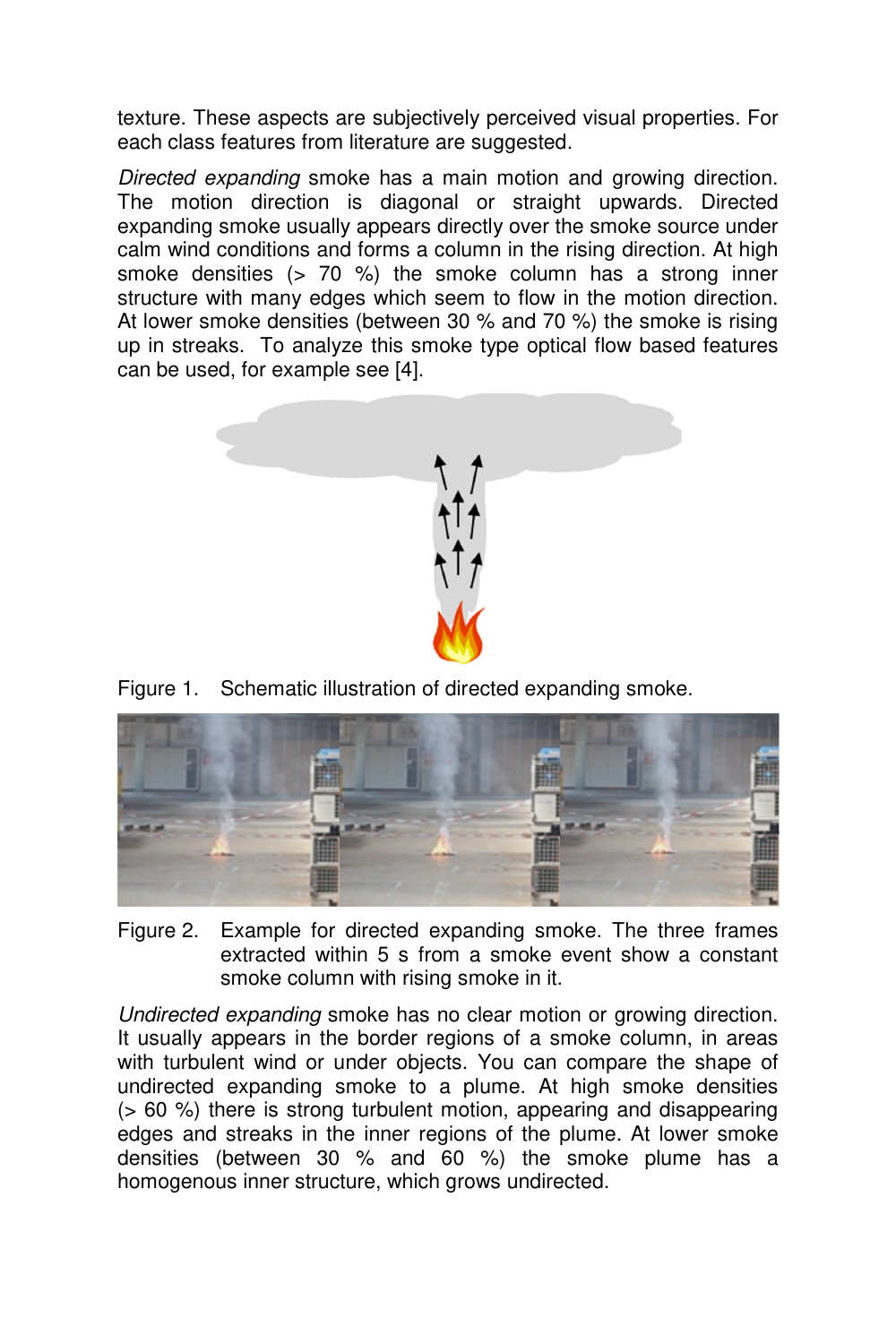For undirected expanding smoke it is natural to combine texture based features like wavelets and shape feature like irregularity.



Figure 3. Schematic illustration of undirected expanding smoke.



Figure 4. Typical undirected expanding smoke event.

Background flickering smoke is very thin (smoke density  $<$  30 %). All background details stay visible, but they seem to flicker, while smoke passes them. Flickering is the frequent change of saturation or edge contrast. Background flickering smoke has no clear shape. It usually appears as an extension of a smoke column or plume, over hot flames or as an outlier far away from the smoke source. Features derived from a temporal frequency analysis can indicate the flickering. This smoke type is hard to detect, since it is difficult to distinguish it from noise.

Ambient smoke gathers under an object, normally the ceiling. The smoke density increases downwards and sideways over time until you can hardly see any background details. Ambient smoke is homogenous without edges or structure. It has no clear shape. Temporal and spatial features from energy analysis could be used to detect ambient smoke. Detection of ambient smoke is difficult, since this smoke type has no significant texture or movement. Furthermore light changes can lead to similar behavior.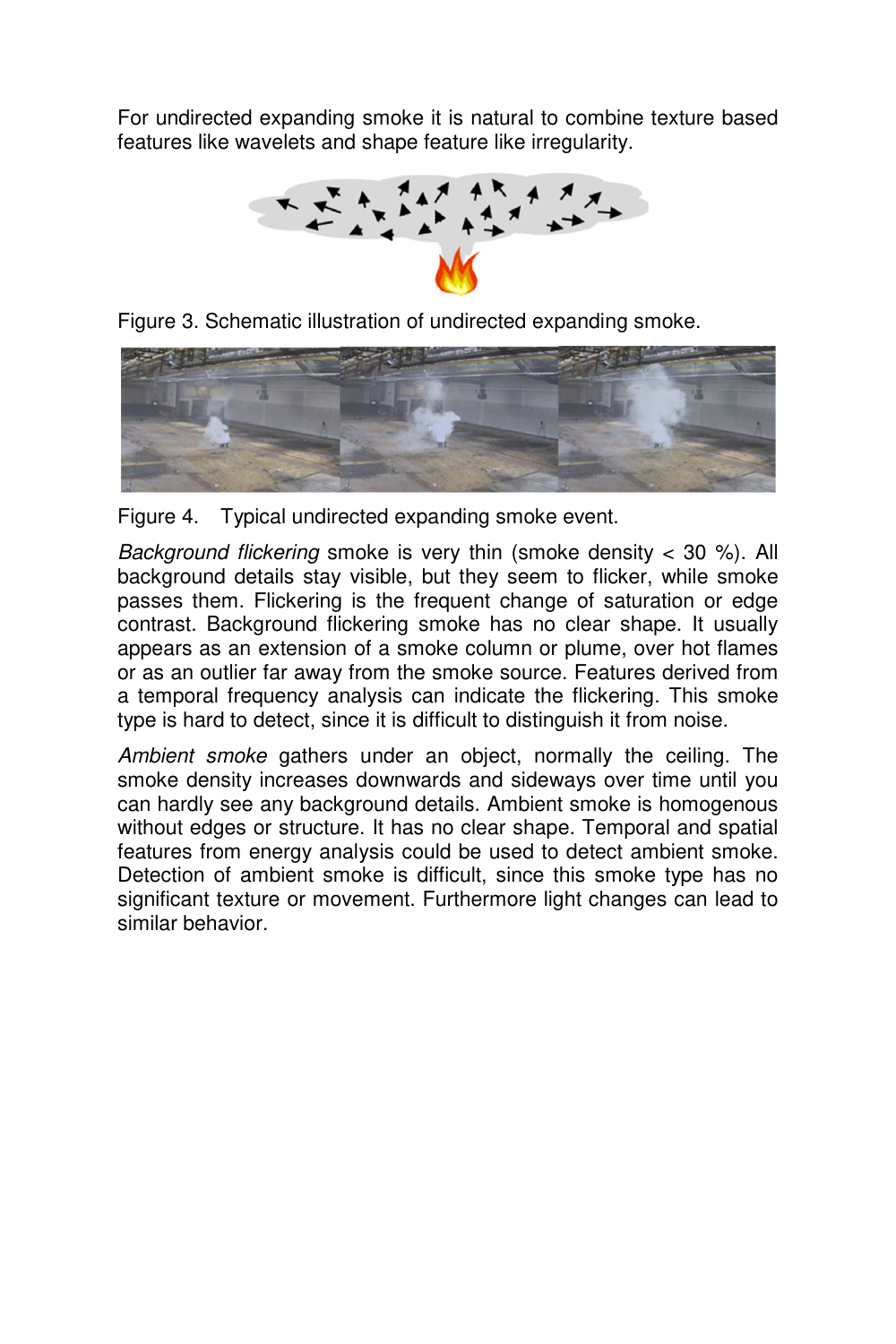

- Figure 5. BGF example. Three images taken in a 10s time interval from a smoke event. One can see the change in contrast at detailed edges.
- Figure 6. Schematic illustration of background flickering.



Figure 7. Schematic illustration of ambient smoke.



Figure 8. Typical ambient smoke event, of which three key stages are shown.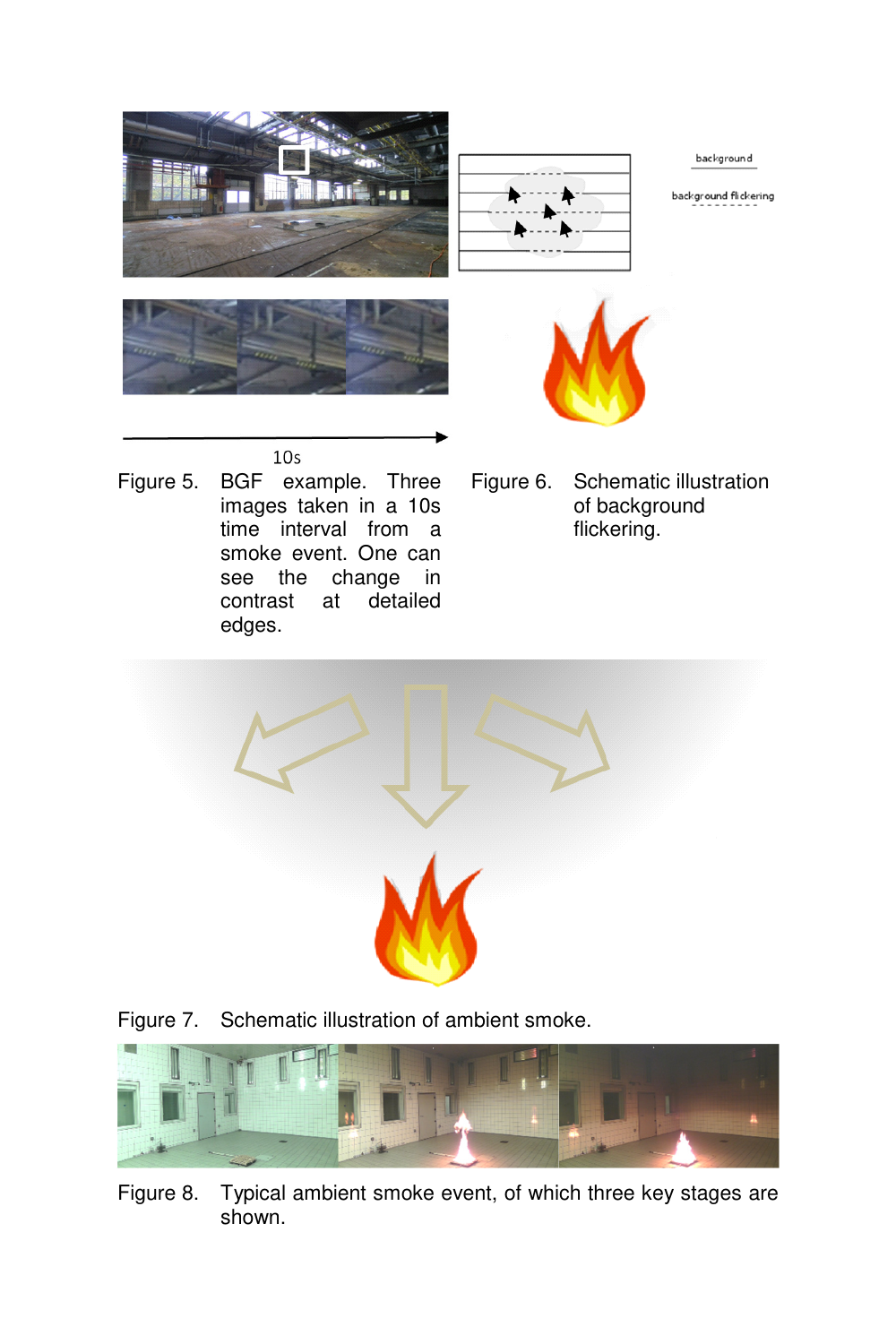The proposed smoke type classification has great benefits for VSD. By separating the problem of VSD according to the proposed classification it is possible to formulate requirements for each class. For example: In contrast to very dense directed expanding or undirected expanding smoke we assume, that it is very hard to detect background flickering smoke in a video sequence, since it hardly differs from the ordinary background and noise. Thus we allow the algorithm a high verification time. Moreover it is much easier to find and describe properties for each single class and combine them in class algorithms, which work for every smoke event that fits into this class. E.g. for undirected expanding it seems natural to investigate the shape and inner structure of the smoke plume, whereas for directed expanding smoke it is rather preferable to calculate the velocity and direction of the smoke column. Furthermore for each class test cases can be developed to verify the class algorithm.

A combination of all class algorithms is a promising approach for reliable VSD systems.

# **Statistical analysis**

We use the proposed classification concept to label our smoke video material. A smoke event has stages with different behavior, so sometimes more than one smoke type can be mapped to an event. For example a smoke event which has a column with directed expanding smoke over the source could also have undirected expanding behavior in a sufficient distance to the source. We assigned the appearing smoke class(es) to each event and analyzed the results with respect to VSD systems. Table 1 shows the results in a double cross table. The abbreviations are explained in the annotations.

Table 1: Cross table of observed classifications (raw data). DE stands for directed expanding, UE for undirected expanding, BGF for background flickering and A for ambient smoke. The red numbers are the sums of columns and/or rows.

|        |           | <b>BGF</b> |       | not BGF |       |     |
|--------|-----------|------------|-------|---------|-------|-----|
|        |           | А          | not A | A       | not A |     |
| DE     | <b>UE</b> | 10         | 14    |         |       | 26  |
|        | not UE    | 15         | 22    |         |       | 39  |
| not DE | <b>UE</b> | 4          | 18    |         |       | 24  |
|        | not UE    |            | 9     |         | 0     | 11  |
|        |           | 30         | 63    |         | 3     | 100 |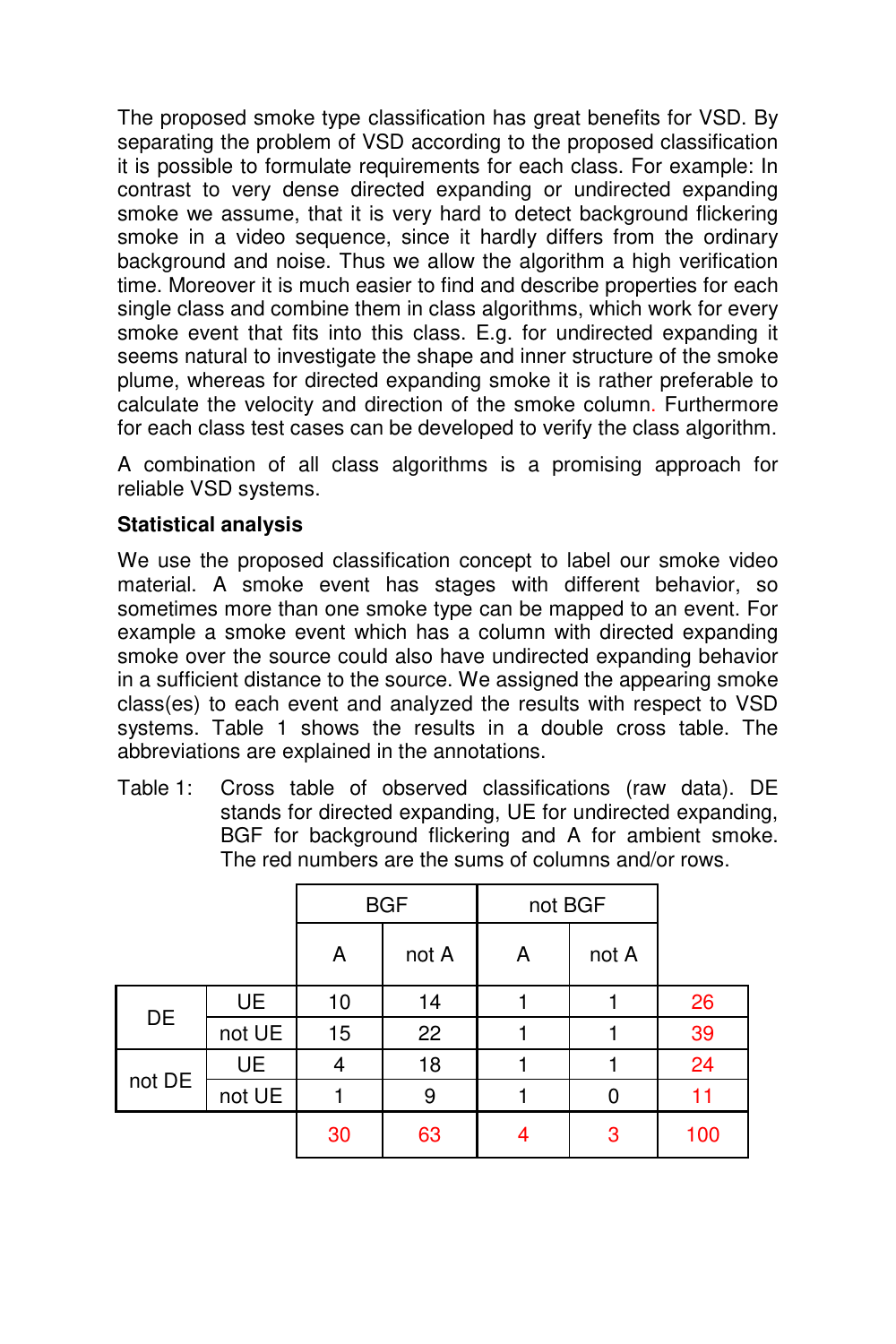We could map at least one smoke type to an event. This underlines that the proposed classification concept is sufficient to describe every smoke event. In order to infer conclusions for VSD from this raw data we provide some relative appearances in Diagram 1.



Diagram 1. Relative appearances for each class and some meaningful combinations of those.

These appearances allow a prioritization, of which smoke a VSD system should detect. At first a VSD system should concentrate on directed expanding smoke, which covers about 65 % of all recorded smoke events. In combination with undirected expanding features a VSD system can detect about 89 %. These smoke types are estimated to be the easiest to detect. In 93 % one can observe background flickering and therefore it is a good indicator for smoke. Since reliable detection of background flickering is difficult and hard to differ from nonsmoke events like noise, it is not clear, if it is preferable to concentrate on this smoke type. In about 12 % of the cases a VSD system can use only one class to detect smoke. In the other cases one can combine the class properties to increase the reliability.

In only 1 % of all smoke events ambient is the only class left for smoke detection, which is thankful, since it is the worst case scenario in VSD.

# **Conclusion**

This paper proposed a concept of separating the VSD problem into four classes. Each smoke type has a special temporal and spatial behaviour. In contrast to common VSD approaches in literature our concept enables to develop algorithms for each class. This concerns requirements, features and tests. It is shown, that this concept is sufficient to cover a representative set of smoke event records. Furthermore a statistical analysis yields a prioritization and correlation of the smoke classes. The investigation and development of algorithms for each class is left to future work.